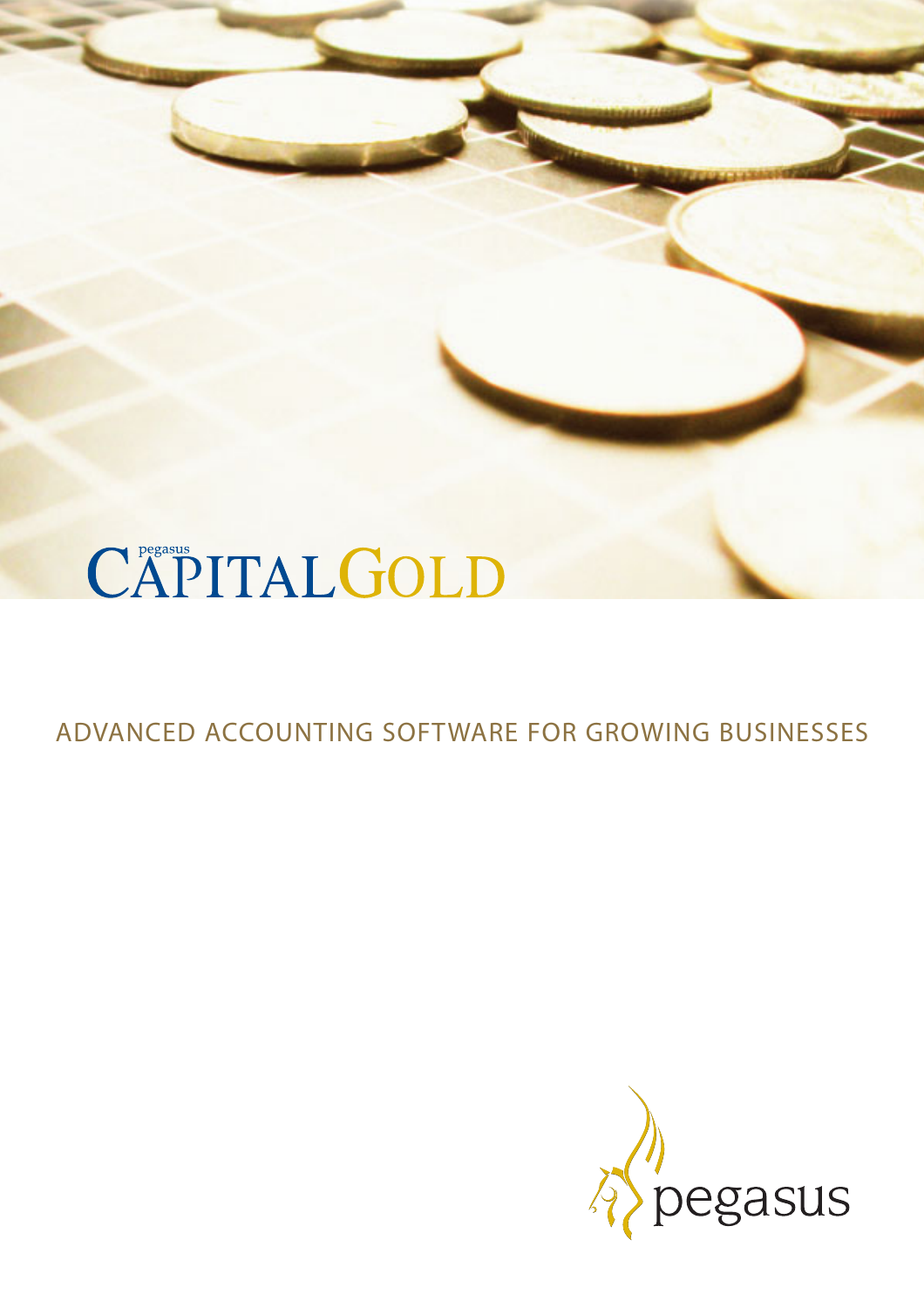#### **Supplier Payments**

Suppliers can be paid by electronic payment, automated cheque, or other method (such as cash or manual cheque). The default method of payment can be set for each supplier, although this may be overridden at the time of posting a payment.

Cheques can be printed to legally compliant APACS 3 standard cheques, either singularly or in a batch. A choice of pre-designed cheque formats is available, including one cheque to a page or three cheques to a page.

Electronic payments can be made by generating an electronic payments file in a format compatible with your company's BACS system. File formats are supported for 14 of the UK's major banks, including the standard BACSTEL format.

#### **Bill of Materials**

The Bill of Materials (BOM) functionality allows you to define a product as an assembly of other stock items, with up to 10 levels of subassemblies, and up to 100 stock items (components) per assembly.

You may specify the overhead cost of each assembly and allow the system to automatically calculate its price based on its component prices and overhead cost.

You can also:

- $\bullet$  Specify whether the assembly build is to occur immediately or over a prolonged period. Prolonged builds allow a simple implementation of "work in progress"
- Receive and cancel assemblies; stock levels are then automatically adjusted
- Report on build qualities, work in progress valuation etc using any of the 13 BOM-specific reports

Capital Gold has been specifically designed with ease of use in mind. It's intuitive and easy to learn whilst still providing the powerful functionality required by growing businesses in a competitive climate.

| Sake Analysis Groups<br>Customer Accounts<br>Customer Delivery Addresses                       |                                                                                                                                                 |
|------------------------------------------------------------------------------------------------|-------------------------------------------------------------------------------------------------------------------------------------------------|
| Purchase Analysis Groups<br>Supplier Accounts                                                  |                                                                                                                                                 |
| Nominal Groupe<br>Nominal Accounts<br>Nominal Cost Centres<br>Account/Cost Centre Combinations |                                                                                                                                                 |
| Products<br>Price Change by Suppley<br>Price Change by Product<br>DOM Assembly Price Update    |                                                                                                                                                 |
| Upcounts                                                                                       | Define Invoice Value Discounts                                                                                                                  |
| Johnson<br>Job Budgets<br>Employee Cods<br>Employees                                           | Define Product Discount Groups.<br>Apply Product Discount Group<br>Product Quantity Discount Matrices<br>Copy Product Quantity Docuunt Matrices |
|                                                                                                | Apply Customer/Product Discount Group Links                                                                                                     |

#### **Discounts**

A comprehensive range of features allows discounts to be applied to customers, products, combinations of the two, and suppliers.

- Settlement discount 2 levels of settlement discount can be applied to each customer, allowing customer payments to be discounted if paid within a certain number of days
- Quantity (Line) discount allows a % discount to be applied to each line of an SOP document
- Customer (Overall) discount allows a discount percentage to be applied to the total value of an SOP document
- $\bullet$  Invoice Value discount allows a discount percentage to be applied to the total value of an SOP document, the discount percentage being dependent upon the value of the document.
- $\bullet$  Quantity Discount Matrix a comprehensive matrix of discounts, allowing percentage discounts to be applied for each customer, for up to 20 discount groups. Each product belongs to a discount group, and can have up to 5 discount tables, each of which can have up to 10 quantity break discounts.
- Settlement discount 2 levels of settlement discount can be applied to each supplier, allowing supplier payments to be discounted if paid within a certain number of days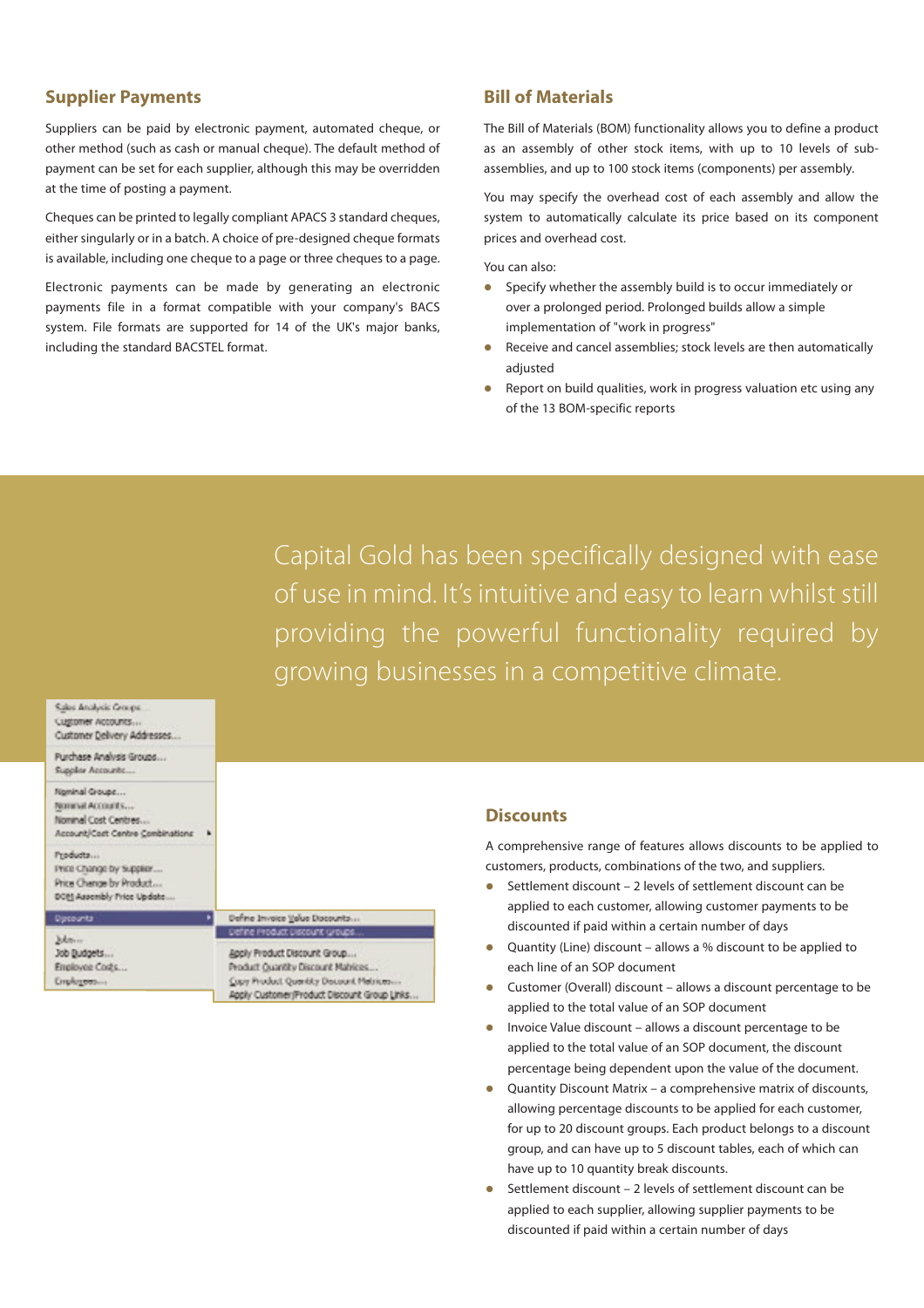#### **Job Costing (chargeable feature)**

Job Costing allows transactions to be entered and assigned to a specific, pre-defined job. It uses Nominal Ledger accounts to report on the different categories of income and expense, removing the need for "cost codes".

- Job codes can be assigned to transactions in all of the standard posting routines
- $\bullet$  Display the income and expenditure values associated with specific jobs using the Job Enquiry screen
- Display income and expenditure values against previously stated budgets
- Create, and report on, time sheets for specific jobs, showing what work has been done, by who, and at what rate
- 17 Job Costing specific reports are available, including Job Enquiry, Job Budgets, Time Sheets, Job Stock Issues and Returns, and Job Transaction Detail List

#### **History and Drilldown**

A full history is retained of customer, supplier and product records, and is accessible via a suite of Enquiry screens.

The detail behind the summary information can be instantly accessed using the drilldown facility, allowing you to view the source transaction information from which documents are generated.

- $\bullet$  View the detail lines that make up an SOP document such as sales order and invoice
- View the documents that were allocated to as part of a receipt, or payment, and further view the make-up of each individual document
- $\bullet$  View the make-up of Nominal journals, and Sales and Purchase entries in the Nominal Ledger
- View the document in which a stock movement was made

 $0.70011$ 

E



#### **Management Information**

Show your company's overall cash position using the Company Financial Status screen. An instant summary of your business includes:

- **•** Reminders for VAT Return, Period End, Recurring Journals, Electronic Transmission, and Bank Reconciliation
- Debtors and creditors control totals
- $\bullet$  Cash and bank account totals
- Ability to drill down to details behind Recurring Journals, VAT Liability, Receipts Due, and Payments Due
- Notes, pertinent to the current status of your business

Capital Gold allows you to select from a choice of Chart of Accounts when setting up your company, and offers you the option to design your own Profit & Loss and Balance Sheet reports or use those provided as standard.

The Accounting Reports wizard provides more than 180 reports, including graphical representations of the status of your business, such as cashflow forecast, aged debtors, and company, customer, and supplier turnover.

121111 3488888

1838180

Ë

**SECRE** 

Directly transfer management information into Microsoft® products such as Word® and Excel®, or use the Accounting Reports wizard to export information to other common formats, including CSV, HTML, RTF and TXT.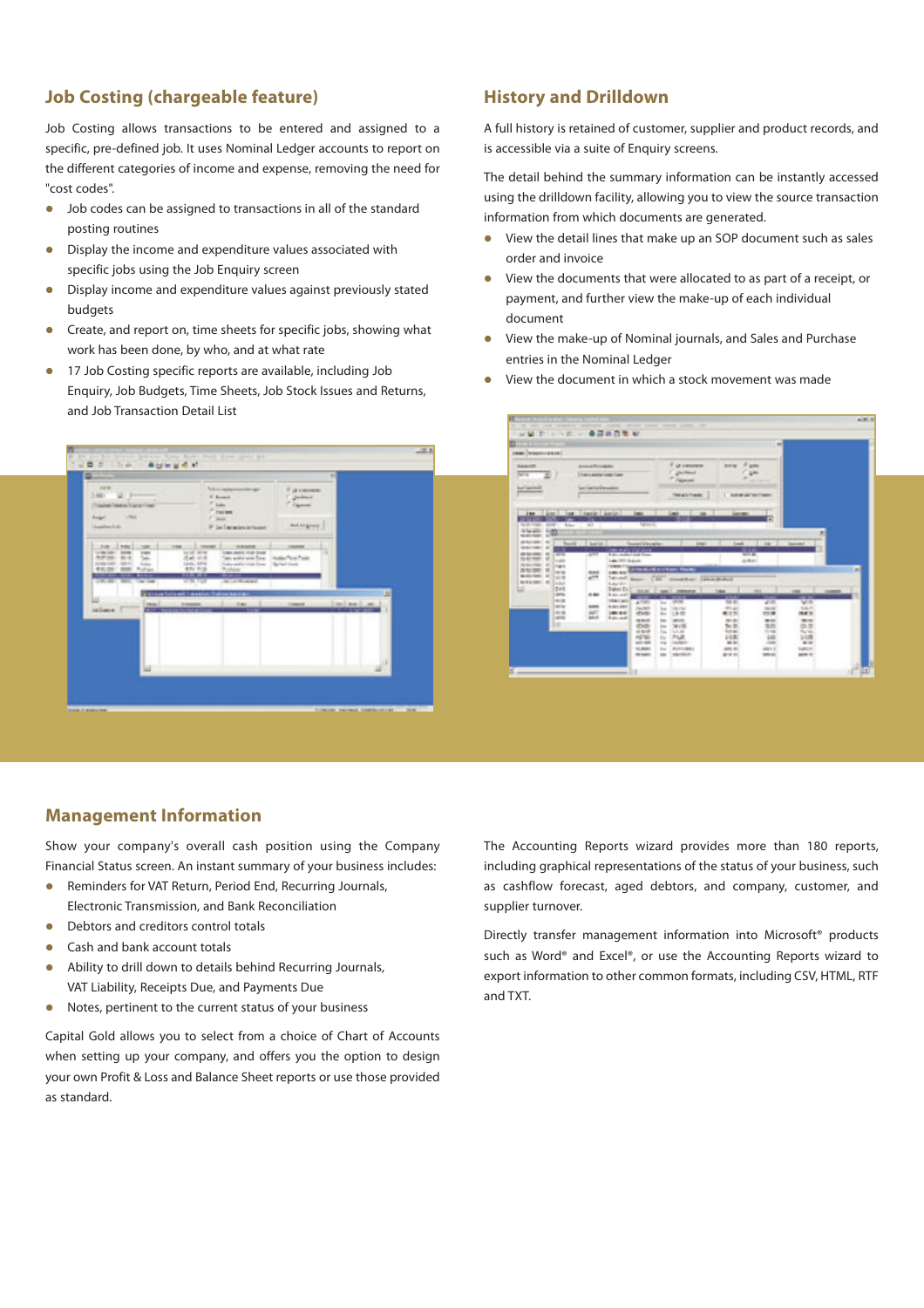#### **Cost Centres**

An unlimited number of Cost Centres can be created for any Nominal Ledger account.

Cost centre-based features include:

- Two quick-creation forms to allow the creation of account/cost centre combinations
- Selection of account/cost centre combinations on all relevant posting forms
- Assignment of period budgets to account/cost centre combinations
- Cost centre enquiry form
- Cost centre specific reports





#### **Factoring**

For companies that use factoring, Capital Gold provides Factoring and Factoring with EDI facilities that integrate with a number of leading Factoring service providers. These facilities help a company to guarantee the timely receipt of a significant percentage of their outstanding debts as a means of more accurately predicting their cashflow. Capital Gold now includes as standard a factoring facility that provides the following features:

- $\bullet$  Individual customers can be set up as factored
- The factored status of individual SOP invoices and/or credit notes can be changed
- The facility to produce manual factored invoices or credit notes: the documents are automatically printed with the information required by the factoring service provider
- The facility to produce electronic factored invoices and credit notes: the documents are automatically written to an appropriately formatted output file
- $\bullet$  The facility to include or exclude electronically factored documents from the output file

| <b>Nations Censure:</b>    | HELMI, BRITISHE WAYER IT IS LITTLE                      | LARVAN ENGINEER FOVERY |          |
|----------------------------|---------------------------------------------------------|------------------------|----------|
| Client Number.             | 12045                                                   |                        |          |
| <b>Hairman Baldy Size:</b> | 51 10                                                   |                        |          |
| <b>Clentifissuem#</b>      | <b>SILITZ MSG/TEXI</b>                                  |                        |          |
| LET L'ongany Address       | <b>SEACREMENT</b>                                       |                        |          |
| <b>Dured File Location</b> | L'1Documents and Selfings/All User/Application Bata'(1) |                        | Linevese |

The debt dones in this involve has here assigned to RSBC RMFRCF FRANKIF (LIQ) TD<br>Theodore, georgraphent tristCT he used to HCRC of Constantine Data( Worthing, Wart Ca The AMY district in this broadcast Am head you and provide it is the China American property. The China Theodor<br>The adverty process with the second in 1930 of The Company of The American Conditions (China Theodor)<br>UNIT 201

**Lineary** 

Note | Lives | Cancel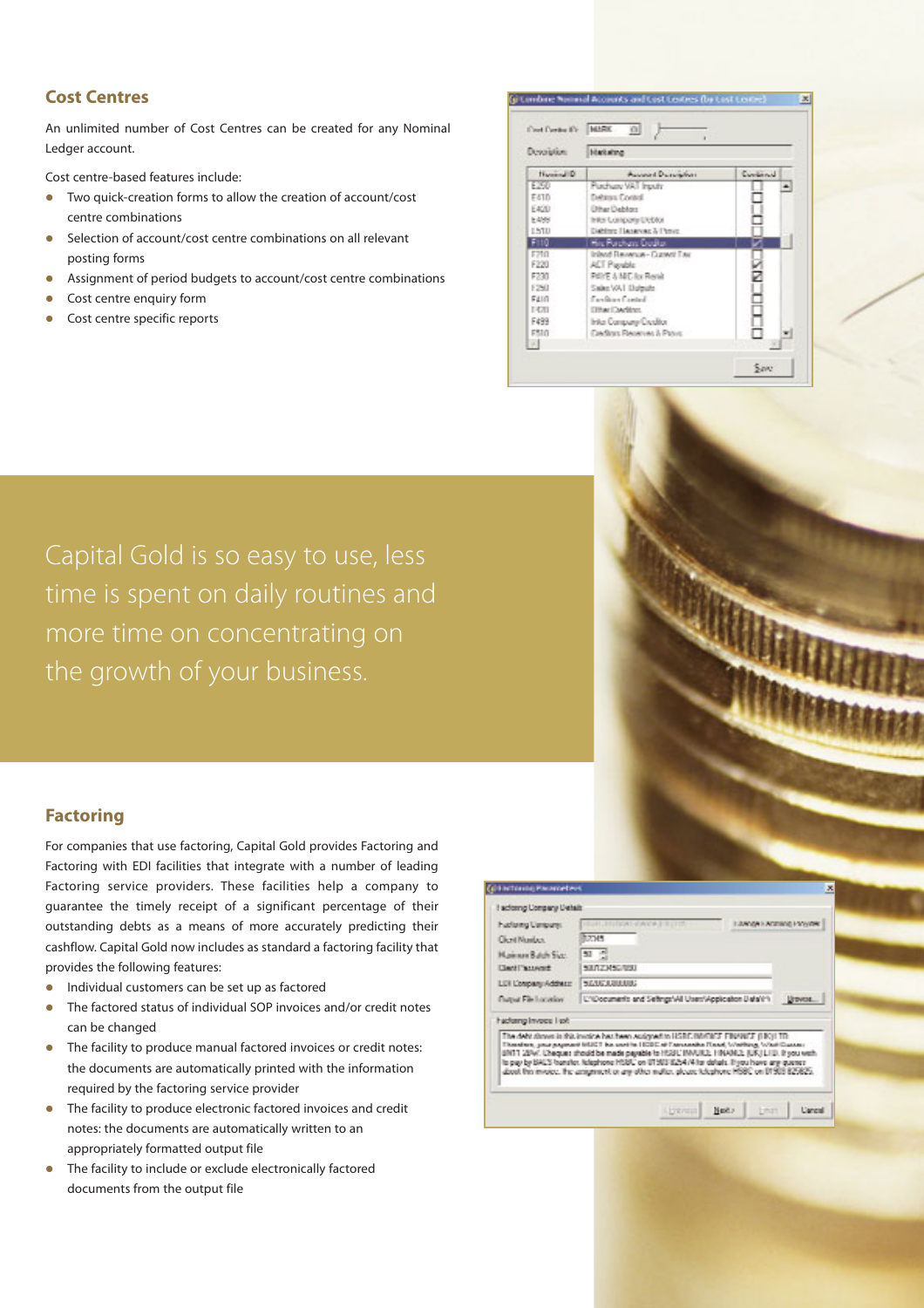## Product Features

#### **1. System**

- Unlimited companies with password protection
- User security
- Multi-user system: 1 user comes as standard, up to 10 users can be added (chargeable)
- $\bullet$  Multiple company delivery addresses, with default address
- Zip compatible Backup and Restore
- $\bullet$  Data integrity checker
- Data conversion from Pegasus Solo, Single user, Senior, and CSV files
- Euro readiness, including Euro Calculator and EC Sales List
- VAT Return
- Company e-mail address and web URL
- Define selection criteria for user-defined reports
- Multi-field drag-and-drop from Capital Gold forms into OLE compliant applications such as Microsoft Word and Excel

#### **2. Sales Ledger**

- Multiple customer delivery addresses, with default address
- Customer credit terms
- Three levels of customer debtors letters
- Detailed aged debtor reports
- Automatic calculation of settlement discount
- Sales statements
- Record and interact with customer e-mail addresses and web URLs

#### **3. Purchase Ledger**

- Automatic payments are set up only once and recur based on the specified frequency
- $\bullet$  Supplier credit terms and supplier bank details
- Identification of invoices due by a specified date
- Detailed aged creditor reports
- Automatic calculation of settlement discount
- Record and interact with supplier e-mail addresses and web URLs

### **PEGASUS CAPITAL GOLD: FEATURES AND FUNCTIONALITY AT A GLANCE**

- Sales Ledger
- Purchase Ledger
- Nominal Ledger
- Cashbook
- $\bullet$  Invoicing
- Sales Order Processing
- Purchase Order Processing
- **Stock Control**
- $\bullet$  Job Costing\*
- Bill of Materials
- $\bullet$  Report Writer
- $\bullet$  Factoring
- Sales History/Purchase History
- VAT and ESL Reporting
- Sales Analysis/Purchase Analysis
- Bank Reconciliation
- Multiple Companies
- Multiple Users
- Electronic Payments\*
- Reverse Charge VAT
- ESL Online Submission

#### \* Chargeable feature

#### **4. Nominal Ledger/Cashbook**

- Dynamic update of Nominal Ledger, ensuring current business information is always available
- Create recurring journals for regular payments such as rent and utility bills
- $\bullet$  Create reserves and provisions for prepayments and accruals
- Record all your payments and receipts
- Monitor and reconcile your bank balances
- Import payroll journals from Capital Gold Payroll

#### **5. Invoicing/SOP**

- $\bullet$  Projected stock levels for full stock items
- Stock details updated on screen when raising sales orders, invoices, and credit notes
- Proforma invoices and quotations can be raised, and later converted into sales orders and invoices
- Existing invoices and credit notes can be reprinted
- Invoices can be batch printed, or printed at the time of posting

#### **6. Stock Control/POP**

- Description Only products: records frequently used description lines to avoid retyping
- Product Only products: records details such as selling price, and available discounts
- Full Stock Item products: records details such as re-order levels and quantities, minimum stock levels, quantities in stock/on order/ allocated/sold, supplier and alternative supplier, and cost price
- Global update of cost and selling prices by value or percentage
- Projected stock levels for full stock items
- Order status: view which orders are awaited from suppliers, which are overdue and which have been part delivered

#### **7. Common functionality throughout the above modules:**

- $\bullet$  Flexible payments
- Re-print documents and enquiry report whilst performing an enquiry
- Advance and part payments
- Automatic forward posting if entries are dated after the end of the current accounting period
- All SOP/POP documents can be made to look professional (eg by including your company logo) using exclusively designed stationery
- Spell-check appropriate text fields such as narratives and comments